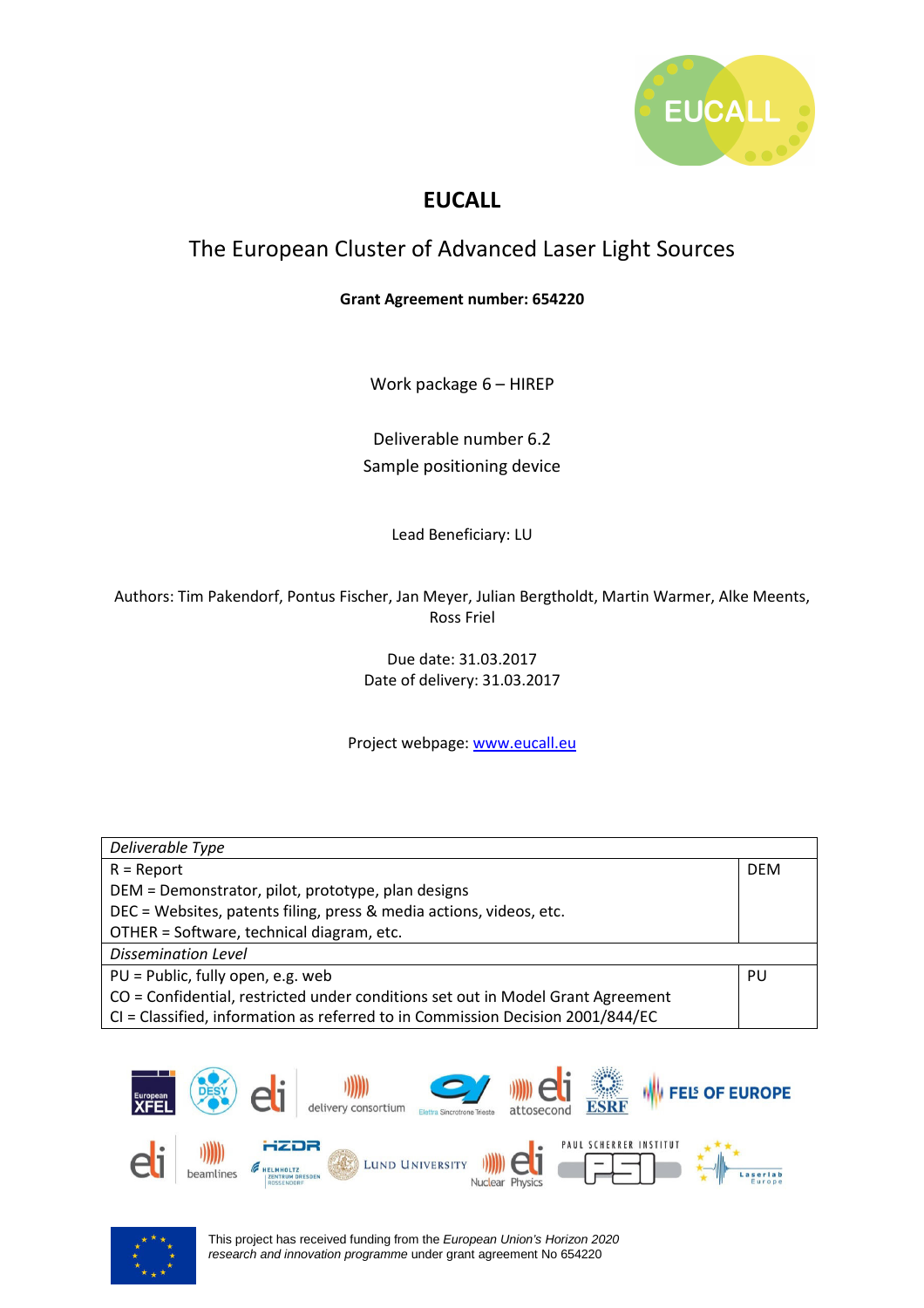

We have developed the Roadrunner IV goniometer for fast scanning of fixed targets under UHV conditions and capable of scanning speeds of up 70 mm/s.

The main element of the Roadrunner IV goniometer is the fast scanning axis which is shown in Figure 1. The fast scanning axis is oriented in the horizontal direction and operated with a high power linear motor in order to achieve fast acceleration of the targets and realize fast scanning speeds. The travel range in horizontal direction is 50 mm, the positioning accuracy of the axis is better than 100 nm. The stage is equipped with an incremental encoder for positional feedback and typically operated in closed loop.

This fast scanning linear axis is mounted on stepper motor operated x,z- translation stages enabling to position the scanning axis in two directions perpendicular to the scanning fast axis. These axes provide a travel range of 15 mm each and can be operated at speeds of up to 1 mm/s. These three axes are mounted on a rotation stage which can be used to investigate the fixed targets at different orientations with respect to the incoming beam. The rotation stage allows tilting of the samples by  $+/-$  70 degrees. The stage is equipped with an encoder and operated in closed loop with a servo motor. A technical drawing of the entire Roadrunner IV setup is shown in Figure 2.

During the experiment the fixed target is scanned with a high speed using the fast scanning axis in horizontal direction. After a line is finished the target is moved vertically to switch to the next line of targets, which is then scanned in reverse direction. In this way the entire target is scanned in very efficient way in a meander scan.



**Figure 1: Technical drawing of the horizontal translation axis operated in closed loop with a linear motor used for fast scanning of the fixed targets in horizontal direction. The target carrying the sample is shown on the left side of the image and mounted on an aluminium frame.** 

All motors are operated with a Galil DMC-4080 controller and fully integrated in the TANGO control software.

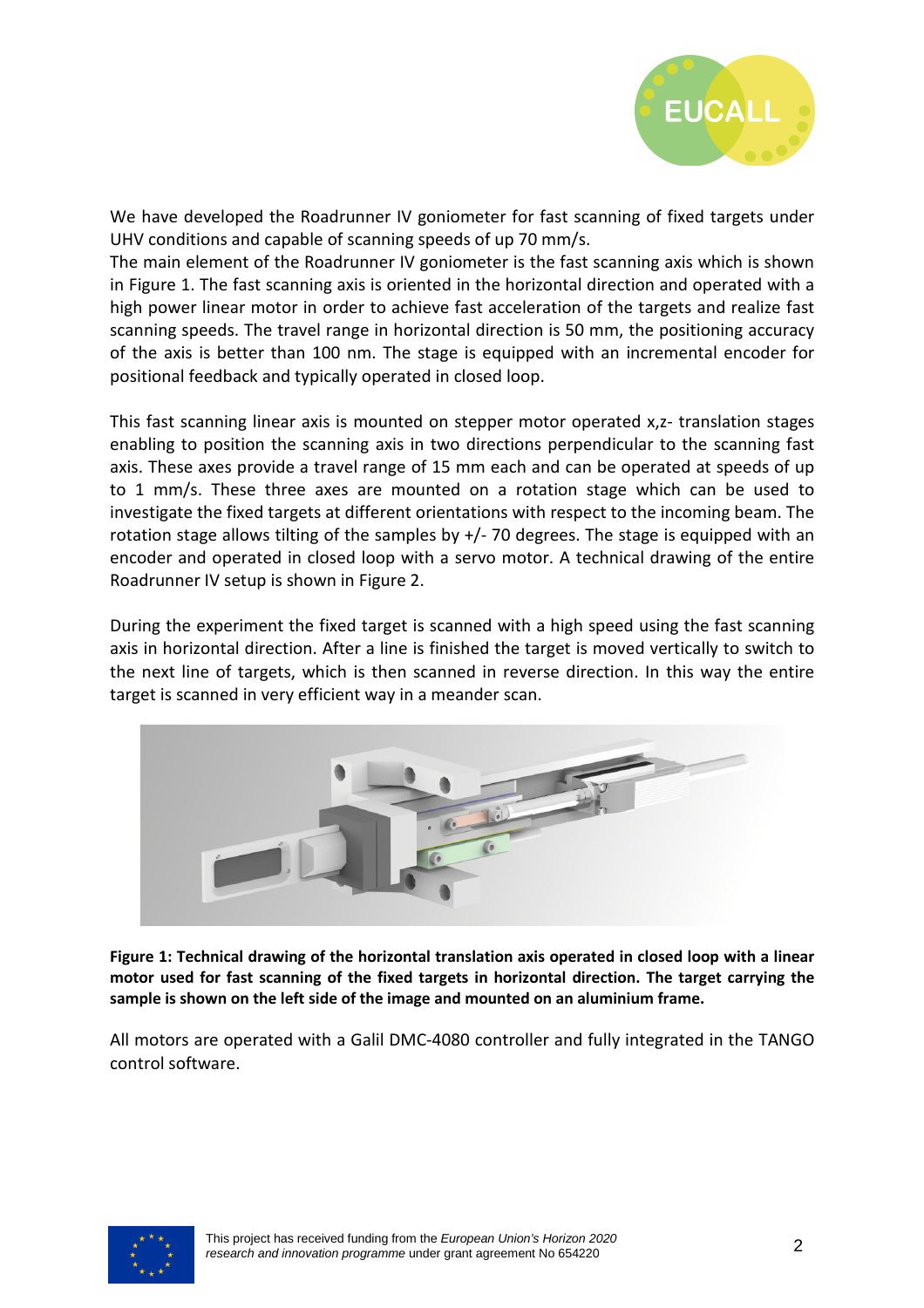



**Figure 2: Technical drawing of the Roadrunner IV goniometer for fast sample positioning under UHV conditions. The fixed target can be seen on the right side of the image. The linear axis is mounted on two translation stages and inserted into the open bore of the outer rotation stage in order to build a more compact device.** 

For first experiments at the Linear Coherent Light Source (LCLS) in Stanford USA we have developed a first prototype (Roadrunner II) of the setup for in-air operation. Serial crystallography experiments with different sample have been performed very successfully under proposal numbers LN11 and LN78 in November 2016. The setup allowed to scan large fixed targets with dimensions of 32 x 12 mm<sup>2</sup> with the full repetition rate of LCLS in less than 30 minutes. A picture of the experimental setup used at LCLS is shown in Figure 3.

All parts for the in-vacuum version of the Roadrunner IV have been ordered already or are currently being manufactured. Due to technical challenges and unexpectedly long delivery times the goniometer could not be fully assembled and tested yet under UHV conditions. We expect this part of the deliverable to be completed in September 2017.